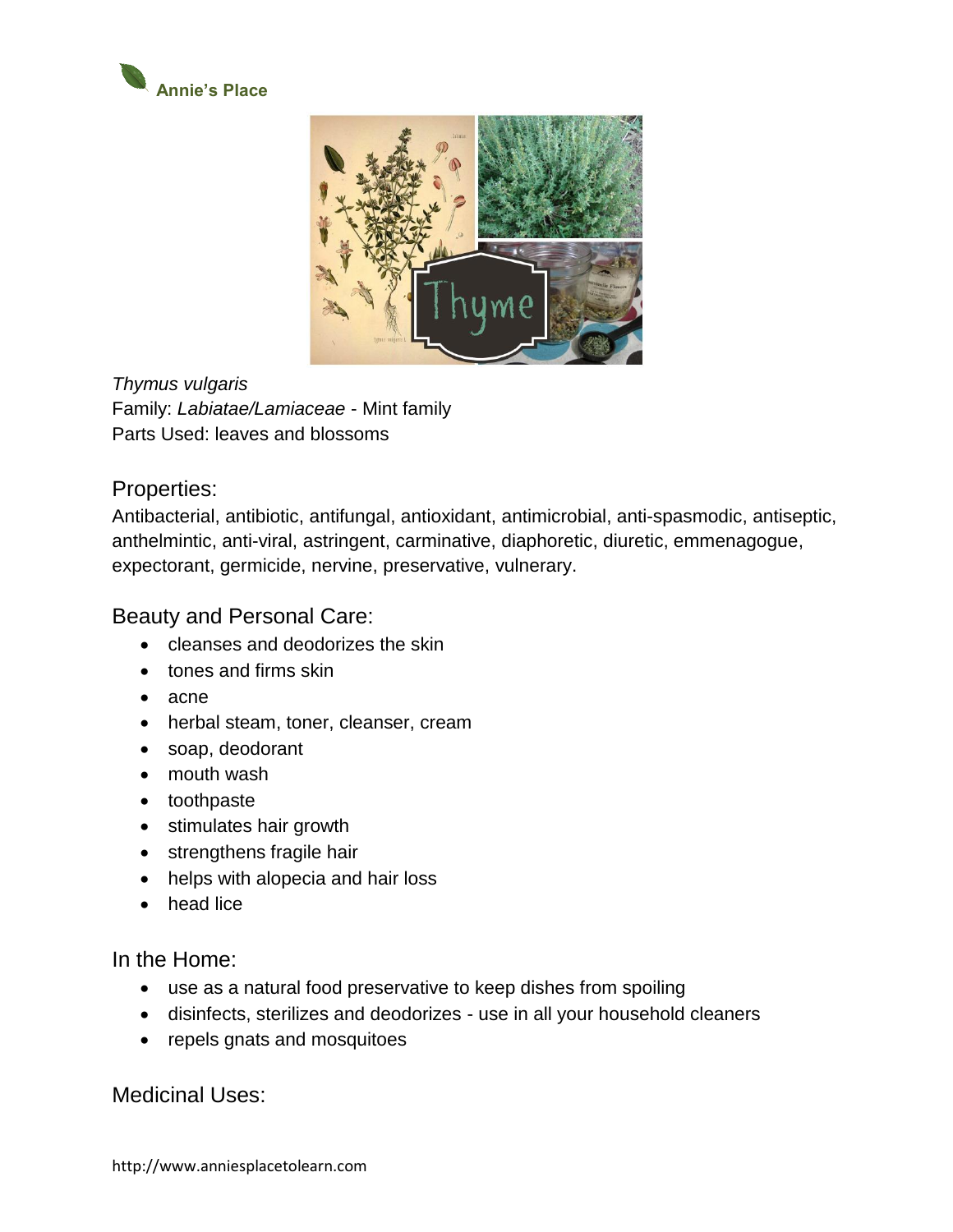

- sore throat and inflamed tonsils
- stuffy noses, coughs, cold, and flu
- aids the respiratory system helping with bronchitis, whooping cough, asthma, chest colds, etc.
- respiratory infections and support
- hay fever
- stimulates the immune system which aids the body in fighting colds, flu and illness
- first aid; antiseptic and disinfectant properties cleanse wounds, prevent infection and aid in healing
- mild anesthetic
- infection of all kinds including bacterial such as ringworm, athlete's foot and other fungal infections
- skin infection, sores, cankers, mouth ulcers
- eye infections, conjunctivitis (pink eye), sties
- gum inflammation and infection
- digestive complaints: cramps, gas, colic, tummy ache, indigestion, vomiting, etc.
- food poisoning
- headaches and minor pain
- worms and parasites
- gout discomfort
- strengthens and supports the glandular system
- strengthens and supports the nervous system
- supports good skin health and aids body in healing skin conditions
- liver and gall bladder support
- stimulates the appetite and helps fats digest more readily
- sleeplessness, nightmares, and dizziness
- full of trace minerals, including iron helps with anemia

## Methods of Use:

- Herbal infusion (tea)
- Herbal Oil
- Herbal baths and foot soaks
- Steam inhalation cough, cold and respiratory complaints
- [Essential oil](http://weebly-link/957438369462421272) since this is a "hot" oil make sure to use a carrier oil if applying directly to the skin.
- Use lots of thyme in cooking preparations during cough and cold season. You can also make thyme butter, thyme honey, thyme oil and herbal salts and